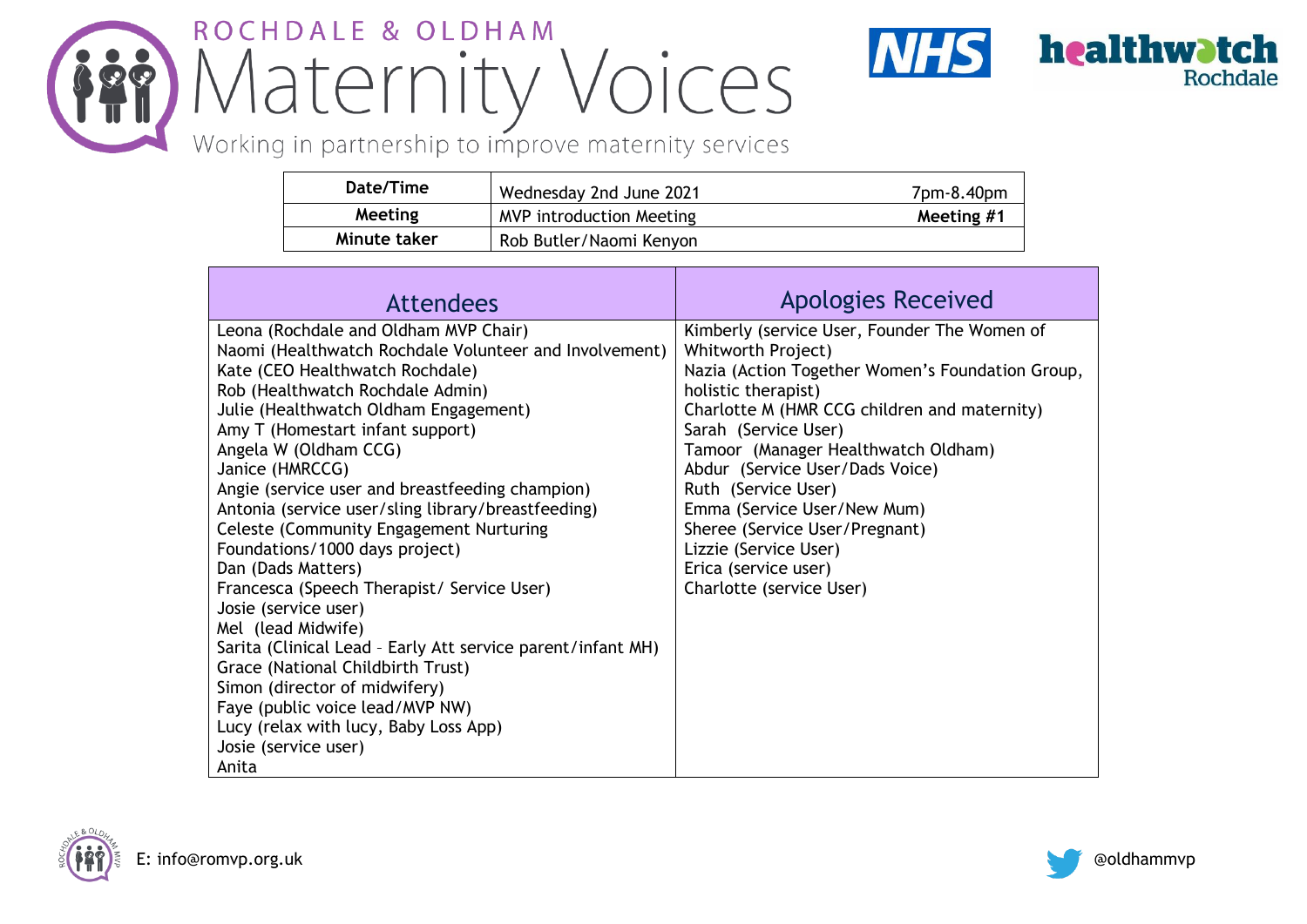|             | <b>Agenda Item</b>                                                                                             | <b>Items</b><br><b>Discussed</b>                                                                                                                          | <b>Summary of</b><br><b>Discussion</b>                                                                                                                                                                                                                                                                                                            | <b>Actions</b>                                                                                                                                                                                          | <b>Owner</b>                                            | <b>Deadline</b>                                      |
|-------------|----------------------------------------------------------------------------------------------------------------|-----------------------------------------------------------------------------------------------------------------------------------------------------------|---------------------------------------------------------------------------------------------------------------------------------------------------------------------------------------------------------------------------------------------------------------------------------------------------------------------------------------------------|---------------------------------------------------------------------------------------------------------------------------------------------------------------------------------------------------------|---------------------------------------------------------|------------------------------------------------------|
|             | Welcome and<br>introduction of<br>Rochdale and<br>Oldham<br>Maternity<br><b>Voices</b><br>Partnership<br>(MVP) | Welcome from<br>Healthwatch<br>Rochdale (HWR) and<br>newly appointed<br>Chair.<br>Chairs introduction<br>to self and then<br>round robin of<br>attendees. | <b>Welcome from Kate</b><br>Jones, CEO Healthwatch<br>Rochdale.<br>Leona, newly appointed<br>Chair for Rochdale and<br>Oldham MVP introduced<br>self and role. Start Date<br>31.05.21 for 12 months.<br>All attendees introduced<br>self and interest in MVP<br>(service Users,<br>professionals,<br>organisations) - See<br>Attendees List above |                                                                                                                                                                                                         |                                                         |                                                      |
| $2^{\circ}$ | Information on<br>Rochdale and<br>Oldham<br>Maternity<br><b>Voices</b><br>Partnership<br>(MVP)                 | What is the<br>Rochdale and<br><b>Oldham Maternity</b><br><b>Voices Partnership?</b>                                                                      | Detailed intro about MVP<br>from Naomi and Leona,<br>also pushing for<br>recruitment of MVP<br>volunteers<br>This week (1-7 June)<br><b>National Volunteers</b><br>Week.                                                                                                                                                                          | *Push for recruitment of<br><b>MVP</b> volunteers<br>*follow up via email put<br>in chat and also<br>interested participants to<br>email info@romvp.org.uk<br>to consent to sign up of/<br>info sharing | <b>Healthwatch Rochdale</b><br>and Oldham<br><b>CCG</b> | Ongoing via<br>website/comms<br>Ongoing via<br>comms |
|             |                                                                                                                |                                                                                                                                                           |                                                                                                                                                                                                                                                                                                                                                   | *MVP Volunteer Info to be<br>added to Comms/Social<br>Medias/Leaflets                                                                                                                                   | <b>ROH</b>                                              | Ongoing via<br>comms/leaflets                        |

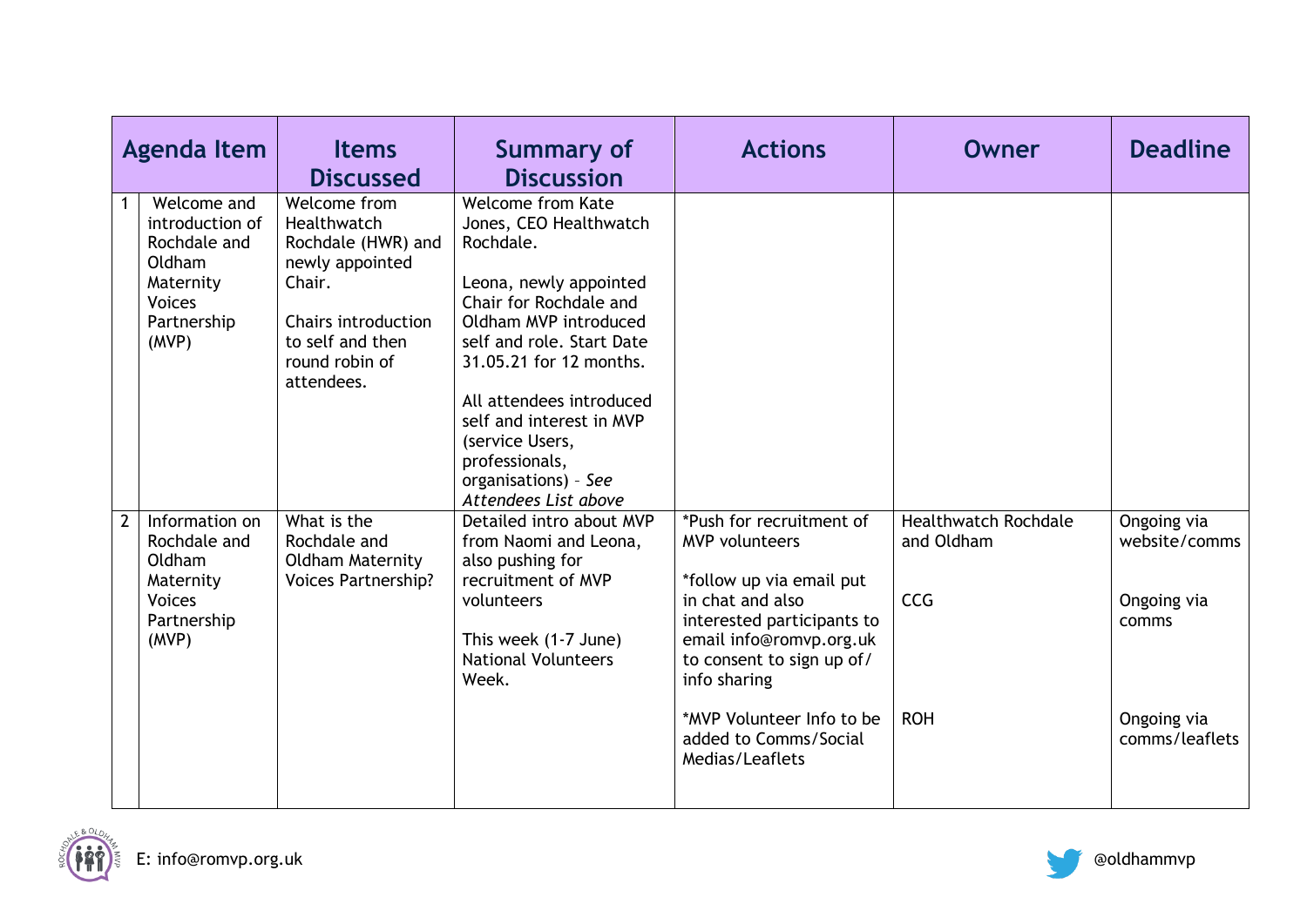|   |                                                                                                    |                                                                                                |                                                                                                                                                                                                                                                   | *Development of specific<br>Rochdale and Oldham<br><b>MVP</b> on Healthwatch<br>Website                             | <b>Healthwatch Rochdale</b><br>and Oldham                              | Ongoing                                     |
|---|----------------------------------------------------------------------------------------------------|------------------------------------------------------------------------------------------------|---------------------------------------------------------------------------------------------------------------------------------------------------------------------------------------------------------------------------------------------------|---------------------------------------------------------------------------------------------------------------------|------------------------------------------------------------------------|---------------------------------------------|
| 3 | Rochdale and<br>Oldham<br>Maternity<br><b>Voices</b><br>Partnership<br>Draft Terms of<br>Reference | Rochdale and<br><b>Oldham DRAFT TOR</b><br>sent prior to<br>meeting to<br>attendees for review | MVP TOR define the<br>purpose and structure of<br>the group who have<br>agreed to work together<br>to accomplish a shared<br>goal.                                                                                                                | * TOR to be reshared to<br>attendees<br>*Feedback on document<br>from group to be emailed<br>back to HWR ASAP       | Healthwatch Rochdale to<br>re-share and gather<br>feedback on document | Friday 11 <sup>th</sup><br><b>June 2021</b> |
|   | (TOR) - Review                                                                                     |                                                                                                | TOR was discussed as a<br>document for feedback<br>from the group.<br>The TOR are a national<br>MVP document that are<br>adjusted to suit the needs<br>of our specific group.<br>Comments:<br>-Very lengthy document<br>-can it be in audio?      | <i>*TOR to be agreed upon</i>                                                                                       | Group to agree upon TOR                                                | End June 2021                               |
| 4 | Local Maternity<br>Services<br>Update                                                              | Update from Royal<br><b>Oldham Maternity</b><br>Services.                                      | Simon presented the<br>update to the group.<br>Laptops are being<br>deployed to 80 on the<br>ground maternity staff to<br>ensure better facilitation<br>and engagement.<br>Décor and posters of<br>maternity wards have<br>been updated, the feel | <i>*</i> To share any<br>documentation/leaflets<br>with HWO and HWR to aid<br>signposting and feedback<br>services. | Simon                                                                  | Ongoing                                     |



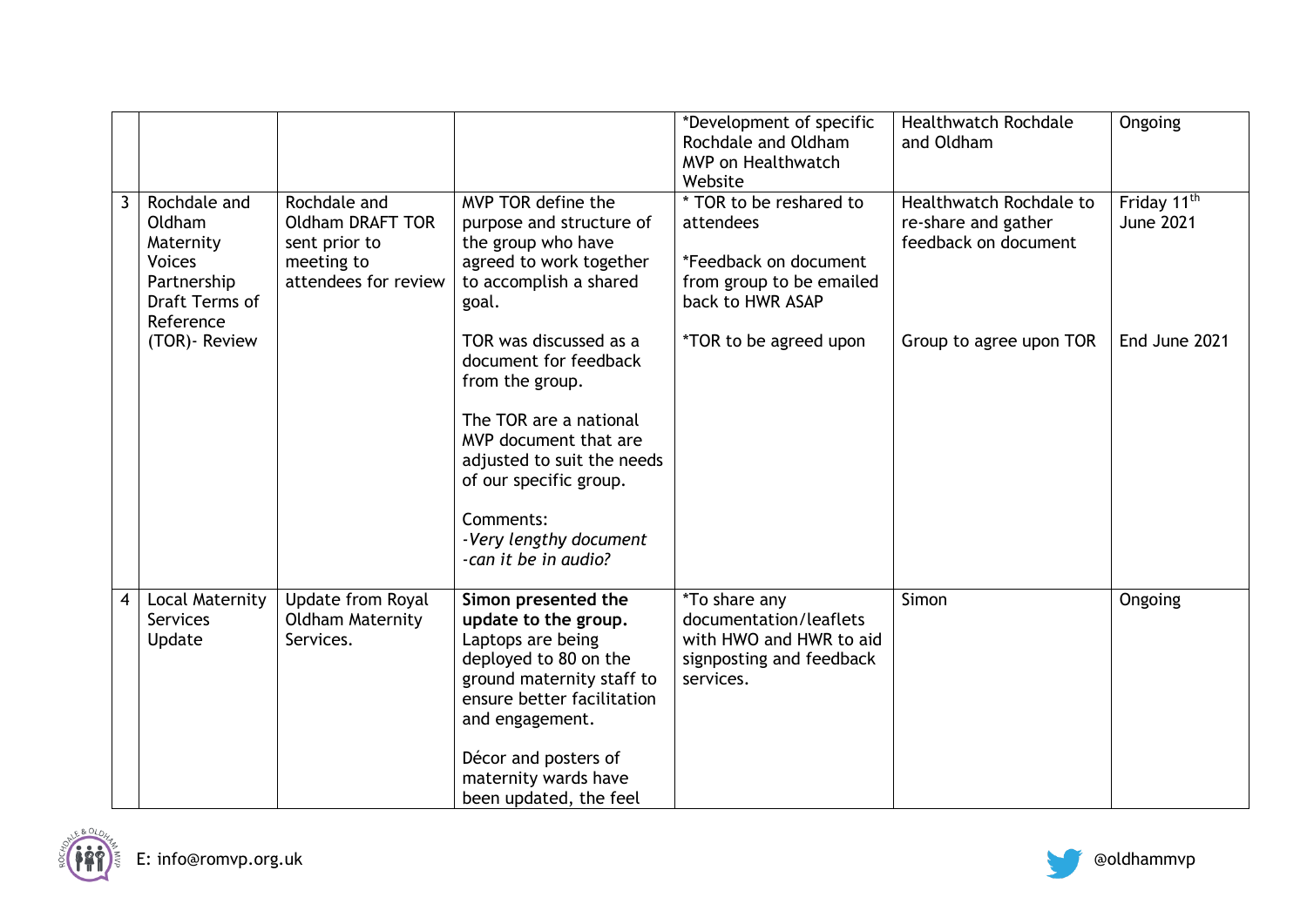|  | and signage of the ward<br>has been massively<br>considered, service users<br>have been involved in the<br>process.                                                                                                                                                                                                                                                                                                                                                                                                                                   |                                                                                     |                                           |                                                     |
|--|-------------------------------------------------------------------------------------------------------------------------------------------------------------------------------------------------------------------------------------------------------------------------------------------------------------------------------------------------------------------------------------------------------------------------------------------------------------------------------------------------------------------------------------------------------|-------------------------------------------------------------------------------------|-------------------------------------------|-----------------------------------------------------|
|  | Discharge cards have been<br>produced in 17 languages.<br>All users of Mat services<br>are now asked to do<br>lateral flow tests across<br>Greater Manchester (and<br>nationally) they can be<br>obtained free.<br><b>Continuity Teams been</b><br>very successful - Royal<br>Oldham are one of the<br>best performing.<br>Service Improvement for<br>birthing families with<br>learning disabilities.<br>Improvements in Neonatal<br>care over the pandemic -<br>babies taken to mums<br>bedside - worked really<br>well and has been<br>successful. | *Healthwatch Rochdale<br>and Oldham to share this<br>information via their<br>comms | <b>Healthwatch Rochdale</b><br>and Oldham | Throughout<br>June 2021 (or<br>guidance<br>changes) |
|  | Increase in Breastfeeding<br>during pandemic $\odot$                                                                                                                                                                                                                                                                                                                                                                                                                                                                                                  |                                                                                     |                                           |                                                     |



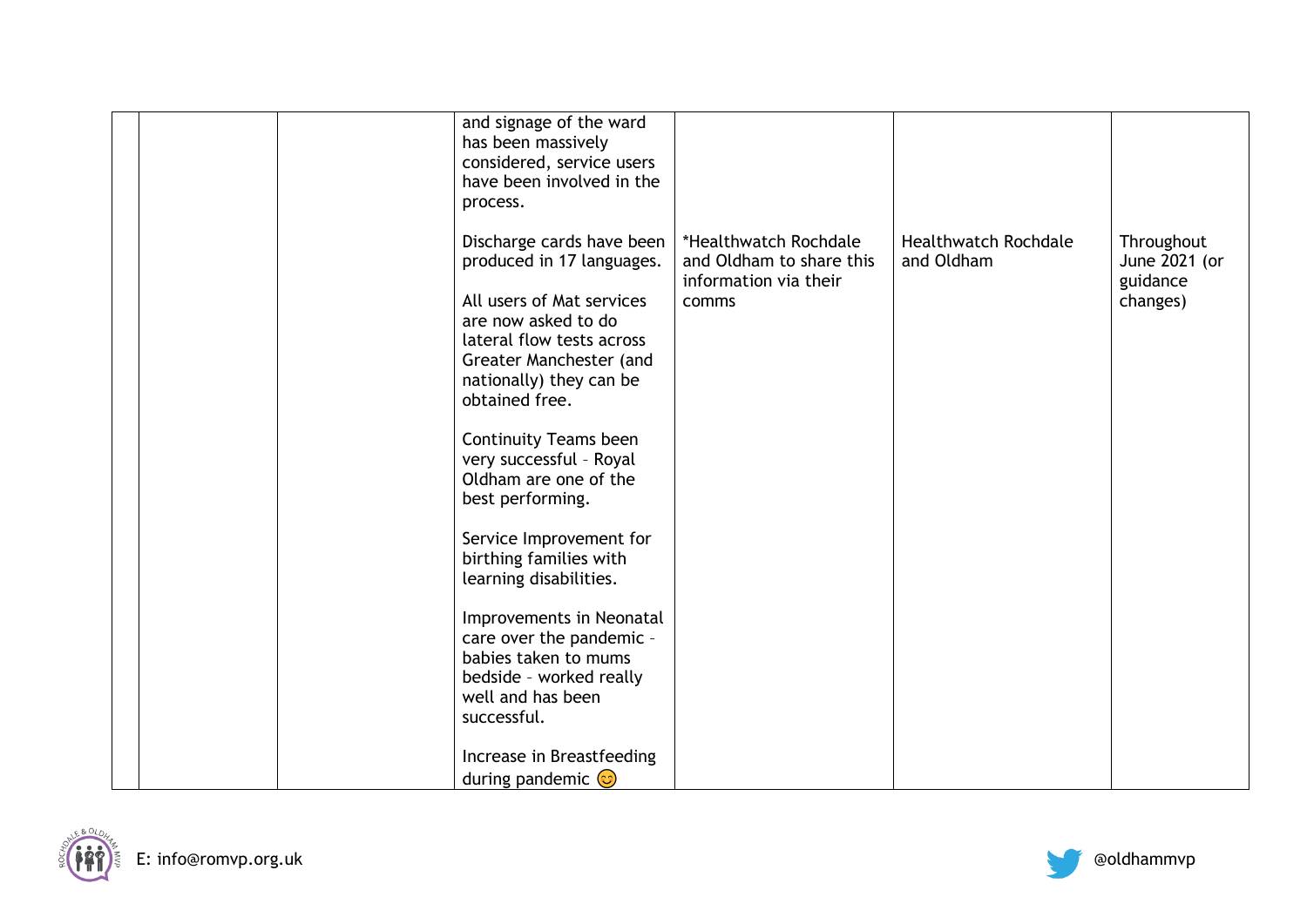| 5<br>Leaflet Review: | Leaflets sent to    | Overview given by Mel,     | <b>Verbal Feedback from</b> | Mel to take back to The     |                         |
|----------------------|---------------------|----------------------------|-----------------------------|-----------------------------|-------------------------|
|                      | attendees prior for | Lead Midwife ROH.          | <b>Group on Leaflets:</b>   | <b>Quality Improvement</b>  |                         |
| -Prevention of       | review/feedback.    | NB: Time was restricted so |                             | team                        |                         |
| preterm clinic       |                     | this needs picking up at a | -Change the image of the    |                             |                         |
|                      | "Induction of       | later date.                | man and women to            |                             |                         |
| -Outpatient:         | Labour" discussed   |                            | something more              |                             |                         |
| Induction of         | with Mel leading    | Choice was a big area and  | representative.             |                             |                         |
| Labour               | discussion.         | empowerment in relation    | -More imagery, less text    |                             |                         |
|                      |                     | to inductions this is      | -obtain service users       |                             |                         |
| -Induction of        |                     | something that needs       | feedback before finalising  |                             |                         |
| Labour               |                     | further research and       | -glossary included for      |                             |                         |
|                      |                     | promotion.                 | technical terms             |                             |                         |
|                      |                     | Query around the need      | -Targeted leaflets for      |                             |                         |
|                      |                     | for induction -response:   | Dad/father                  |                             |                         |
|                      |                     | The induction of labour    | -Other languages            |                             |                         |
|                      |                     | guidelines follow NICE.    | -Can these be produced in   |                             |                         |
|                      |                     | Risk of forceps was raised | audio file?                 |                             |                         |
|                      |                     | that individuals should be | -inclusive images           |                             |                         |
|                      |                     | fully informed.            |                             |                             |                         |
|                      |                     | Service users felt         |                             |                             |                         |
|                      |                     | Midwives                   | *Resend leaflets to group   |                             |                         |
|                      |                     | informative/sympathetic    | for comment/feedback        | <b>Healthwatch Rochdale</b> |                         |
|                      |                     | around Induction but       |                             |                             | Friday 11 <sup>th</sup> |
|                      |                     | Consultants not so much    | *Add leaflets to ROMVP      |                             | June - all              |
|                      |                     | SO.                        | facebook page and           |                             | comments back           |
|                      |                     |                            | HWR/HWO website             | <b>Healthwatch Rochdale</b> | by.                     |
|                      |                     | Queries around can it be   | inviting review             | and Oldham                  |                         |
|                      |                     | made clearer that you can  |                             |                             |                         |
|                      |                     | change your mind around    |                             |                             |                         |
|                      |                     | an induction as you have   |                             |                             |                         |
|                      |                     | the right to do so.        |                             |                             |                         |
|                      |                     | Dad information in         |                             |                             |                         |
|                      |                     | Maternity services and     |                             |                             |                         |
|                      |                     |                            |                             |                             |                         |



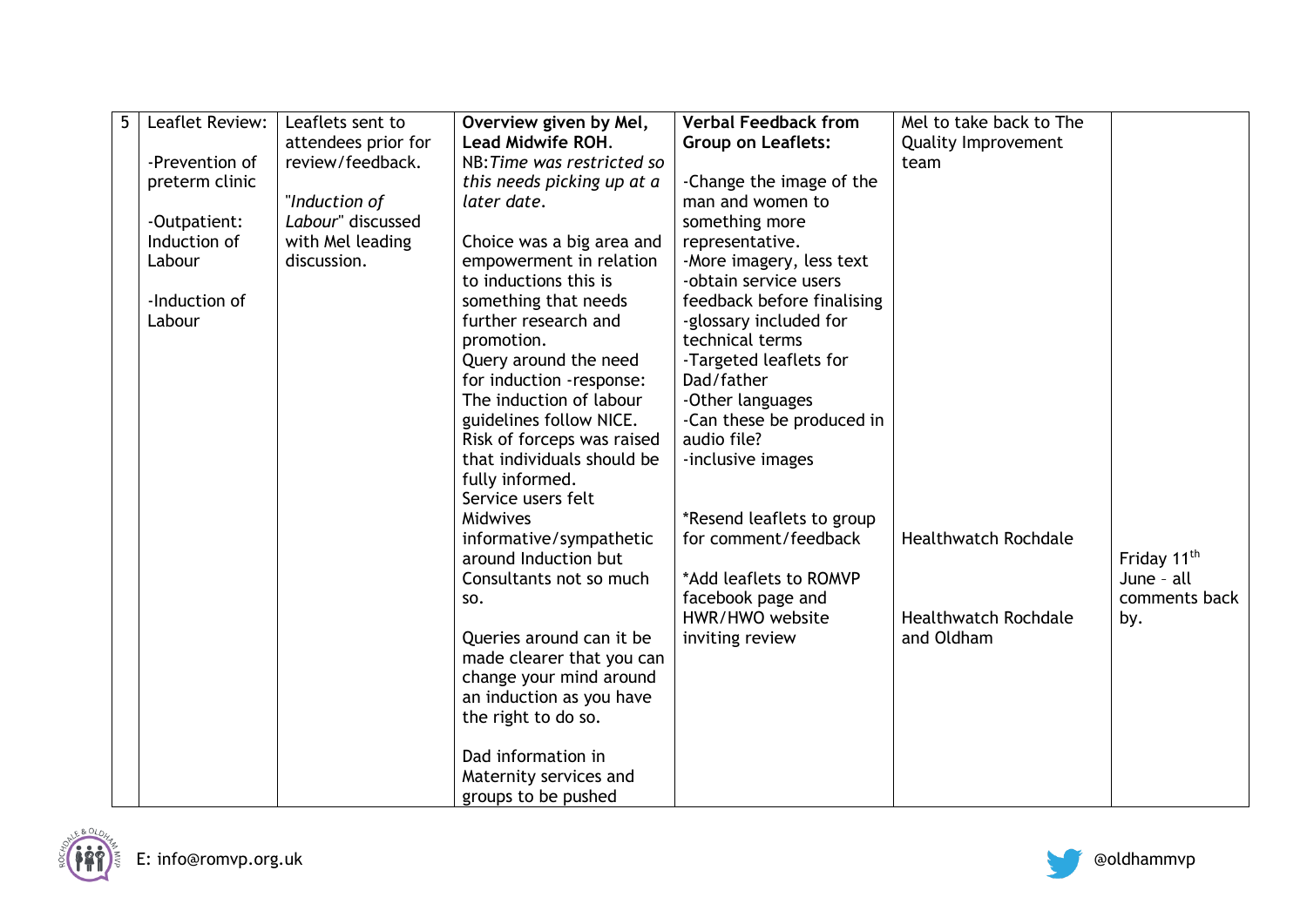|   |                      |                           | where possible as there is<br>a lack of these and<br>awareness needs to be<br>raised. Dads involvement<br>also in making decisions<br>such as induction.<br>Question raised around<br>consultation on leaflets<br>for the future and to<br>ensure more<br>collaboration/time for<br>discussion.<br>Simon replied due to<br>newly reformed MVP<br>group and time restraints<br>this has been a quicker |                          |                             |              |
|---|----------------------|---------------------------|-------------------------------------------------------------------------------------------------------------------------------------------------------------------------------------------------------------------------------------------------------------------------------------------------------------------------------------------------------------------------------------------------------|--------------------------|-----------------------------|--------------|
|   |                      |                           |                                                                                                                                                                                                                                                                                                                                                                                                       |                          |                             |              |
|   |                      |                           | consultation than would                                                                                                                                                                                                                                                                                                                                                                               |                          |                             |              |
|   |                      |                           | usually do.                                                                                                                                                                                                                                                                                                                                                                                           |                          |                             |              |
| 6 | Feedback             | Attendees asked if        | Topics raised during the                                                                                                                                                                                                                                                                                                                                                                              | *Hospital Data to be     | Simon/CCG                   | For future   |
|   | <b>Service Users</b> | they have feedback        | discussion:                                                                                                                                                                                                                                                                                                                                                                                           | shared quarterly to      |                             | meetings     |
|   | and                  | for discussion on         | C section, Breast feeding                                                                                                                                                                                                                                                                                                                                                                             | Rochdale and Oldham      |                             | (dates to be |
|   | Professionals        | <b>Maternity Services</b> | support and differences                                                                                                                                                                                                                                                                                                                                                                               | MVP at future meetings   |                             | set)         |
|   |                      | locally.                  | between boroughs,                                                                                                                                                                                                                                                                                                                                                                                     |                          |                             |              |
|   |                      |                           | induction time frames and                                                                                                                                                                                                                                                                                                                                                                             | *Data from Care Opinion  | <b>Healthwatch Rochdale</b> |              |
|   |                      |                           | choices.                                                                                                                                                                                                                                                                                                                                                                                              | and Civi CRM to be       | and Oldham                  |              |
|   |                      |                           |                                                                                                                                                                                                                                                                                                                                                                                                       | gathered and shared      |                             |              |
|   |                      |                           | Tongue tie. Simon                                                                                                                                                                                                                                                                                                                                                                                     |                          |                             |              |
|   |                      |                           | addressed this question. It                                                                                                                                                                                                                                                                                                                                                                           | *Data from National      |                             |              |
|   |                      |                           | is part of newborn                                                                                                                                                                                                                                                                                                                                                                                    | <b>Maternity Voices</b>  | NK to contact NMVP          |              |
|   |                      |                           | observations. Midwives in                                                                                                                                                                                                                                                                                                                                                                             | partnership              |                             |              |
|   |                      |                           | Oldham are specially                                                                                                                                                                                                                                                                                                                                                                                  |                          |                             |              |
|   |                      |                           | trained to snip tongue tie                                                                                                                                                                                                                                                                                                                                                                            | *Data from feedback      | <b>Healthwatch Rochdale</b> |              |
|   |                      |                           | however challenge is that                                                                                                                                                                                                                                                                                                                                                                             | surveys from Healthwatch | and Oldham                  |              |
|   |                      |                           | until feeding issues are                                                                                                                                                                                                                                                                                                                                                                              | Rochdale and Oldham      |                             |              |



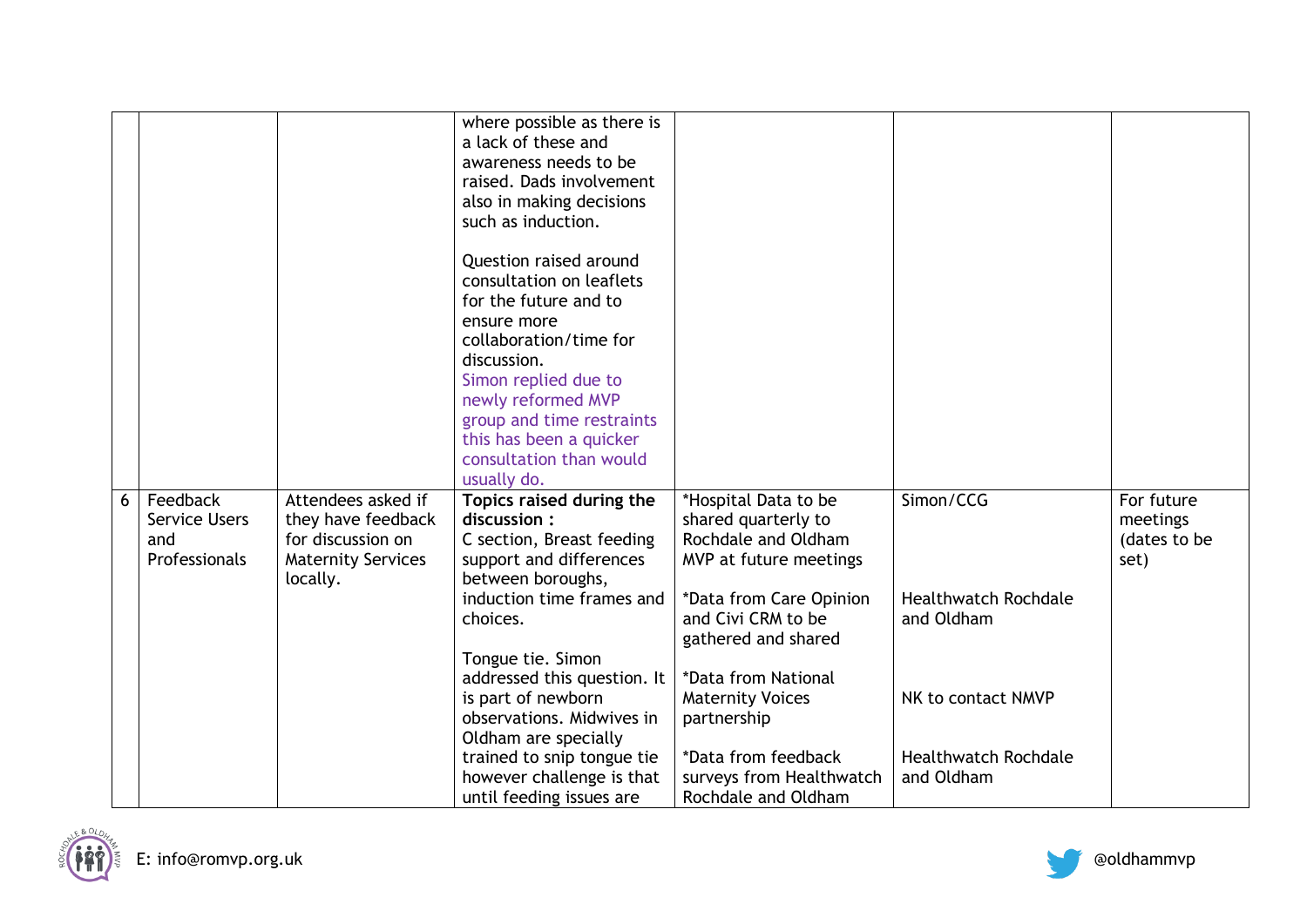|  |                           |                                      | presented it's hard to<br>identify in newborn<br>check. |                                                      |                             |                            |
|--|---------------------------|--------------------------------------|---------------------------------------------------------|------------------------------------------------------|-----------------------------|----------------------------|
|  |                           |                                      | Post pregnancy<br>assessment/physio both                |                                                      |                             |                            |
|  |                           |                                      | national things that are in                             |                                                      |                             |                            |
|  |                           |                                      | discussions. Healthwatch<br>Oldham commented that       |                                                      |                             |                            |
|  |                           |                                      | they had a lot of queries                               |                                                      |                             |                            |
|  |                           |                                      | in relation to new mums<br>not being invited for post   |                                                      |                             |                            |
|  |                           |                                      | natal checks (these                                     |                                                      |                             |                            |
|  |                           |                                      | concerns were raised with<br>the CCG)                   |                                                      |                             |                            |
|  |                           |                                      |                                                         |                                                      |                             |                            |
|  |                           |                                      | Personal experiences and<br>how overseas tackle the     |                                                      |                             |                            |
|  |                           |                                      | same issues.                                            |                                                      |                             |                            |
|  |                           |                                      | Case studies are                                        |                                                      |                             |                            |
|  |                           |                                      | required. Family feedback                               |                                                      |                             |                            |
|  |                           |                                      | from not only the mother                                |                                                      |                             |                            |
|  |                           |                                      | but, fathers and<br>grandparents/birthing               |                                                      |                             |                            |
|  |                           |                                      | partners/families.                                      |                                                      |                             |                            |
|  | Questions and<br>Answers: | Participants to ask<br>questions and | Q: How can we gather<br>more feedback?                  | *QR and Text services to<br>be shared with the group | <b>Healthwatch Rochdale</b> | 14 <sup>th</sup> June 2021 |
|  | Meeting                   | answers, where                       | <b>Banners in ROH</b>                                   |                                                      | Simon, Royal Oldham         | <b>July 2021</b>           |
|  | Participants              | possible to be given.                | advertising MVP, QR Code,<br><b>Text Number for</b>     | *Simon-Banners in<br>hospital                        | Hospital                    |                            |
|  |                           |                                      | feedback,                                               |                                                      | Healthwatch and             | Ongoing                    |
|  |                           |                                      | Q: Can we do engagement                                 |                                                      | <b>Maternity Services</b>   | gathering of               |
|  |                           |                                      | Sessions in the Royal<br>Oldham Hospital?               |                                                      |                             | feedback                   |

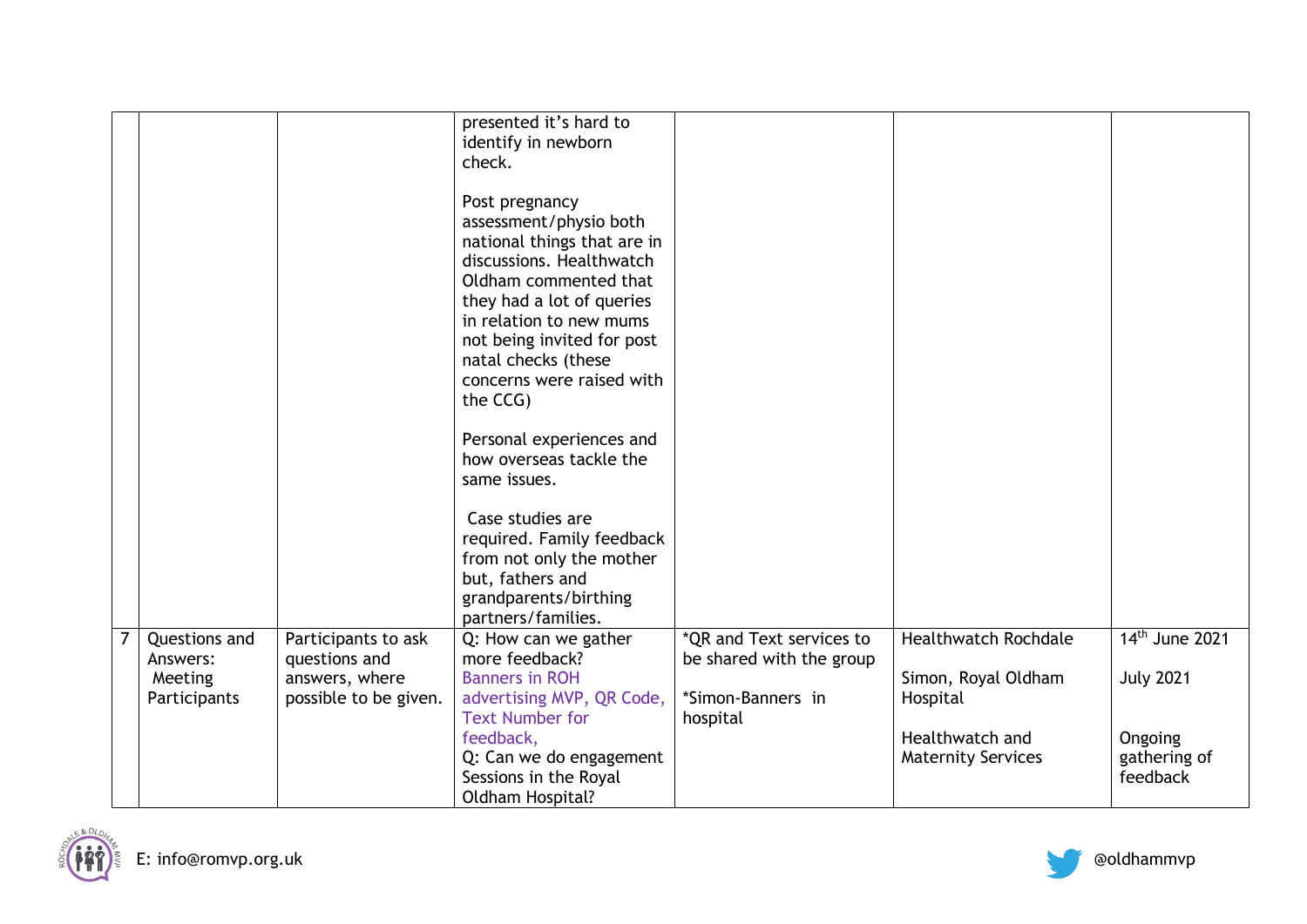|  |                    | <b>Healthwatch Rochdale</b>   |                              | To share                  |                            |
|--|--------------------|-------------------------------|------------------------------|---------------------------|----------------------------|
|  |                    | and Oldham have               | *feedback from family        | leaflets/posters/feedback |                            |
|  |                    | engagement co-ordinators      | members                      | links                     |                            |
|  |                    | who are welcome to do         |                              |                           | 16 <sup>th</sup> June 2021 |
|  |                    | "stalls" or visits to new     |                              |                           |                            |
|  |                    | mums in the hospital with     |                              | Leona to contact Sarita   |                            |
|  |                    | MVP volunteers/chair.         | *Sarita - link with steering | for engagement/ further   |                            |
|  |                    | Q:Satisfaction Surveys?       | group                        | information               |                            |
|  |                    | QR Code, Text service,        |                              |                           |                            |
|  |                    | MVP survey monkey,            |                              |                           |                            |
|  |                    | Leaflets, focus groups        |                              |                           |                            |
|  |                    | Q: Can GP's have              |                              |                           |                            |
|  |                    | involvement in the            |                              |                           |                            |
|  |                    | Rochdale and Oldham           |                              |                           |                            |
|  |                    | MVP?                          |                              |                           |                            |
|  |                    | There are two doctors         |                              |                           |                            |
|  |                    | who are on the Rochdale       |                              |                           |                            |
|  |                    | and Oldham MVP list - one     |                              |                           |                            |
|  |                    | from Rochdale and one         |                              |                           |                            |
|  |                    | from Oldham both whom         |                              |                           |                            |
|  |                    | have a specific interest in   |                              |                           |                            |
|  |                    | Maternity/Childrens           |                              |                           |                            |
|  |                    | services. They can not        |                              |                           |                            |
|  |                    | make every meeting but        |                              |                           |                            |
|  |                    | will be in attendance at      |                              |                           |                            |
|  |                    | some and are also happy       |                              |                           |                            |
|  |                    | for us to send them           |                              |                           |                            |
|  |                    | questions/asks.               |                              |                           |                            |
|  |                    |                               |                              |                           |                            |
|  |                    | AMENDMENT to be added         |                              |                           |                            |
|  | To be reflected in | from Dad Matters:             |                              |                           |                            |
|  | the minutes:       | <b>Dan asked Simon about</b>  | *Contact direct with         | Dan, Dad Matters          |                            |
|  |                    | <b>Dad Matters delivering</b> | posters etc for              |                           |                            |
|  |                    | outreach within               | engagement/involvement       |                           |                            |
|  |                    | Rochdale & Oldham to          |                              |                           |                            |
|  |                    |                               |                              |                           |                            |



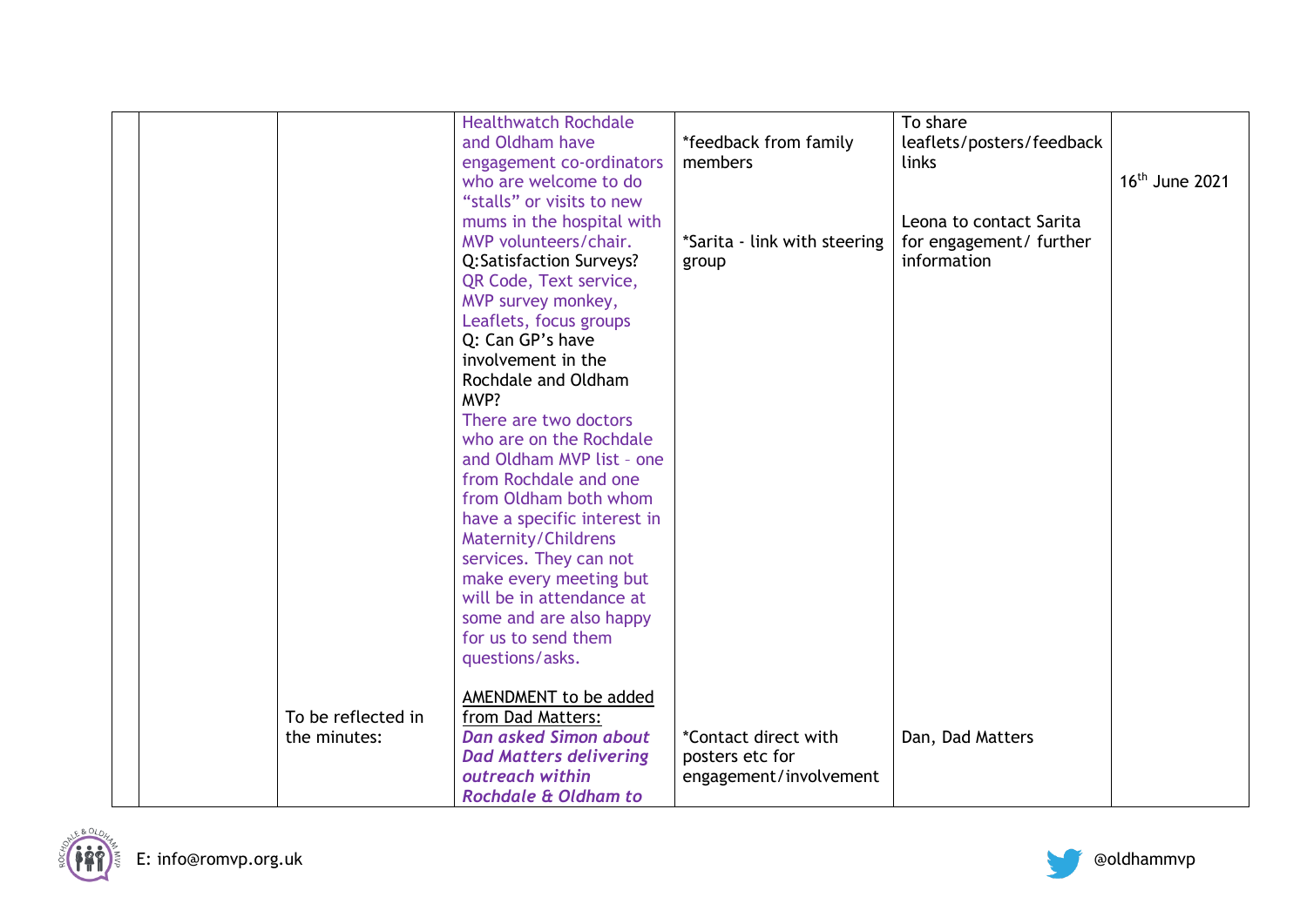|   |                                                                     |                                   | let Dads know what<br>support is available.<br>Simon said that it is<br>unlikely due to the<br>restrictions around<br><b>Covid, however Dad</b><br>Matters may be able to<br>explore doing a walk<br>round at the NICU and<br>that they could organise<br>some posters to be<br>displayed, asked Dan to<br>forward these on.<br><b>July 2021 - NK</b>                                                      |                                                                                                                                                                               |                               |                                  |
|---|---------------------------------------------------------------------|-----------------------------------|------------------------------------------------------------------------------------------------------------------------------------------------------------------------------------------------------------------------------------------------------------------------------------------------------------------------------------------------------------------------------------------------------------|-------------------------------------------------------------------------------------------------------------------------------------------------------------------------------|-------------------------------|----------------------------------|
| 8 | <b>Agreed Actions:</b><br>review with<br>group Rob<br>Butler, Admin |                                   | Ran through actions to<br>confirm with the group                                                                                                                                                                                                                                                                                                                                                           | Please see this column<br>for all actions from #1<br>meeting.                                                                                                                 |                               |                                  |
| 9 | AOB: Meeting<br>Participants                                        | Celeste, Nurturing<br>Foundations | Celeste gave an update on<br>Nurturing Foundations and<br>the projects they are<br>working on in regards to<br>pregnant women up to 2<br>years old. Mainly around<br>the 1000 days project<br>Kate asked question to<br>Celeste about what her<br>catchment area is.<br>Celeste's reply was that<br>they are based in<br>Harpurhey, but cover all<br>North Manchester<br>including Rochdale and<br>Oldham. | *Send Celeste contact<br>info for Cathy GMEC MVP<br>and also information on<br><b>Action Together Grass</b><br>Roots (Women's<br><b>Foundation and Family</b><br>Grass Roots) | Naomi Healthwatch<br>Rochdale | Thursday 3rd<br><b>June 2021</b> |



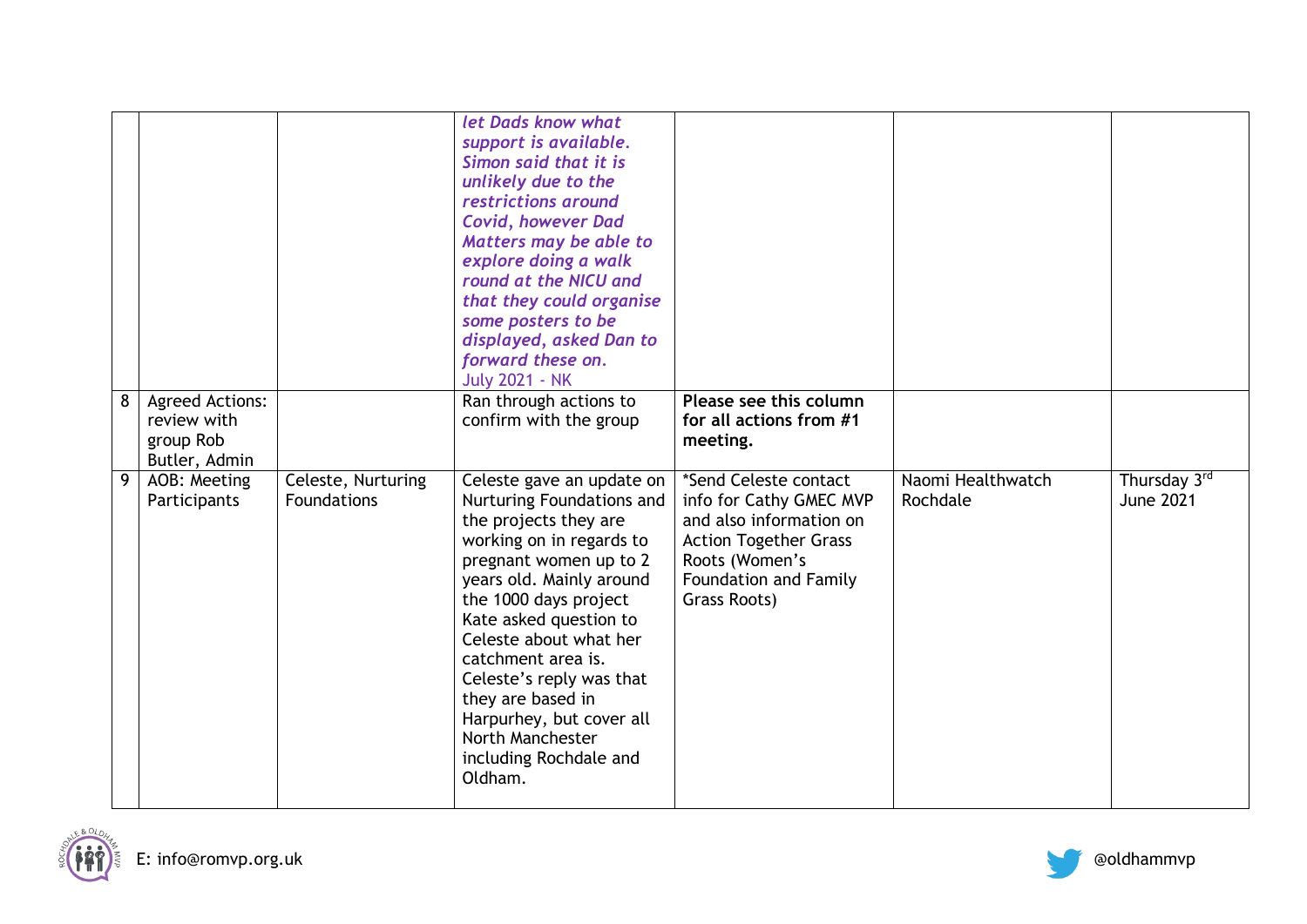| Sign up to Rochdale<br>and Oldham MVP                                                      | Interested attendees to<br>send email to<br>info@romvp.org.uk                                                                                                                                                                                                                                                                                                                                                                                                                                          | information added on this<br>to the chat facility                            |                                                          |                           |
|--------------------------------------------------------------------------------------------|--------------------------------------------------------------------------------------------------------------------------------------------------------------------------------------------------------------------------------------------------------------------------------------------------------------------------------------------------------------------------------------------------------------------------------------------------------------------------------------------------------|------------------------------------------------------------------------------|----------------------------------------------------------|---------------------------|
|                                                                                            | requesting sign up                                                                                                                                                                                                                                                                                                                                                                                                                                                                                     | Follow up email to<br>attendees                                              | <b>Healthwatch Rochdale</b>                              | 9 <sup>th</sup> June 2021 |
| <b>MESSAGE:</b><br><b>INFORMATION FROM</b><br>"Relax with Lucy" to<br>add to minutes to be | "I am a mental health<br>nurse and mindfulness for<br>loss instructor, I wanted<br>to share about my new                                                                                                                                                                                                                                                                                                                                                                                               | Lucy to forward leaflets<br>further information to<br>share to social medias | Lucy to send to Rochdale<br>and Oldham MVP info<br>inbox |                           |
| shared                                                                                     | baby loss app which is a<br>free app families can use<br>to help prepare them for<br>the delivery of a baby<br>that has died. It's on the<br>play store and is called<br>Ellie's Gift in memory of<br>my daughter. I am<br>looking to link in with<br>local midwifery<br>bereavement teams to<br>help me raise awareness<br>of this resource locally. I<br>am also developing some<br>relaxation and<br>mindfulness recordings to<br>help support families<br>after baby loss with<br>anxiety and have | Leona to contact for<br>engagement/Networking                                | Leona to contact Lucy via<br>Email                       | $14th$ June 2021          |
|                                                                                            | launched a project to<br>provide free mindfulness<br>for baby loss sessions for<br>our local community to                                                                                                                                                                                                                                                                                                                                                                                              |                                                                              |                                                          |                           |